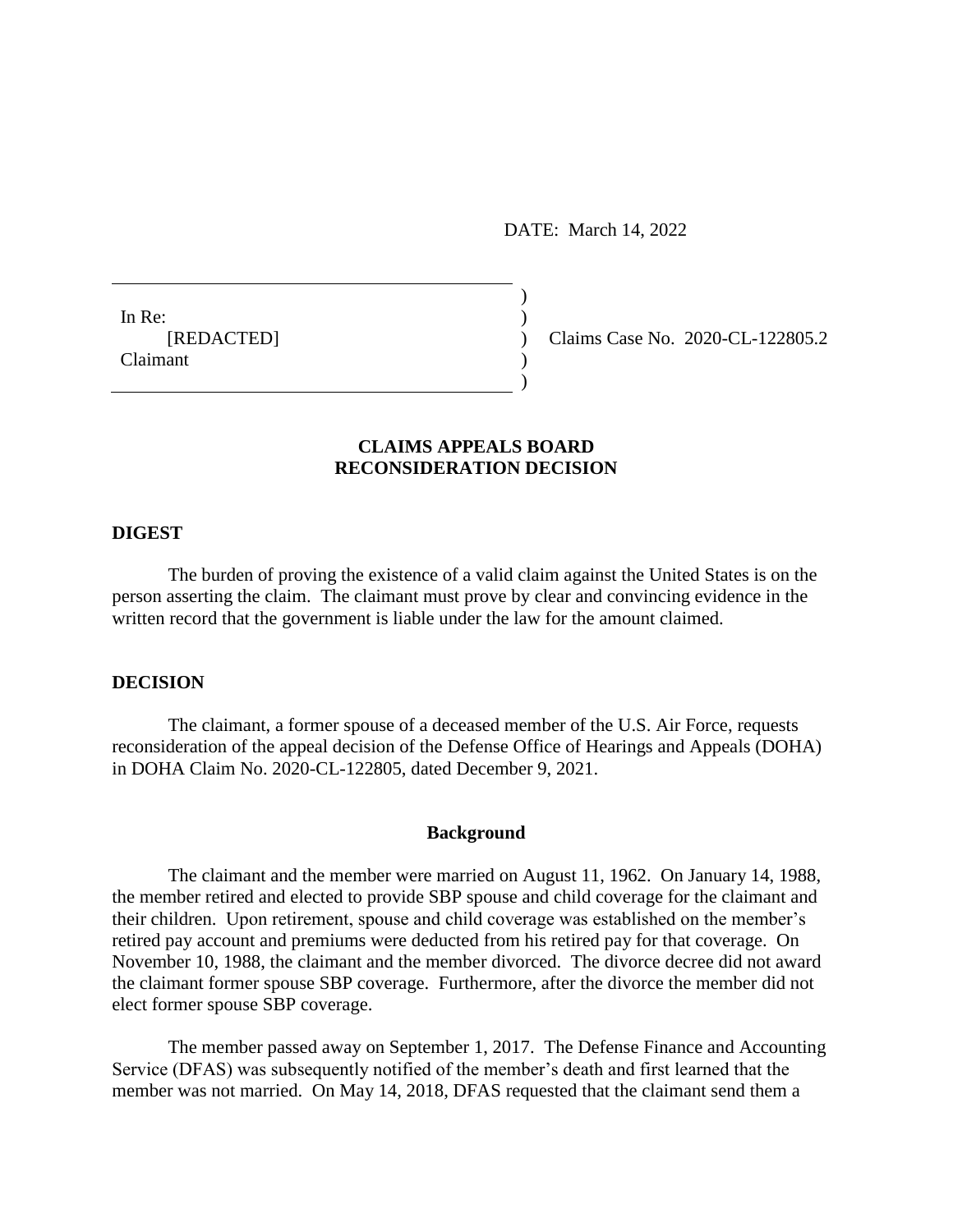copy of the divorce decree. On September 27, 2018, the claimant submitted to DFAS a DD Form 2656-7, *Verification for Survivor Annuity*, claiming the SBP annuity as the member's former spouse. DFAS subsequently denied her claim for the SBP annuity because the member did not establish former spouse SBP coverage for the claimant. In addition, the divorce decree did not award her SBP coverage. Therefore, as a result, she could not submit a deemed election for SBP. In the appeal decision, DOHA upheld DFAS's denial of the SBP claim.

In her reconsideration request, the claimant states that it was the member's intention that she receive the SBP annuity upon his death. She states that she did not ask for alimony and after their divorce, the member continued to live in their house with her. She states that he would stay in the house while she went to work. After his first stroke, he had to move into a hotel and she moved in with him for six weeks to take care of him. When it became apparent that he could no longer be on his own, she took him in to her home again. She drove him to the Department of Veterans Affairs (VA) hospital for his health needs, and this involved many trips far from her home. She also states that she was told that since he continued to pay for spouse SBP coverage for her when she was no longer his spouse, the money would go to his children. She says that she submitted her sons' names and addresses on the original forms she signed after the member's death.

#### **Discussion**

Claims against the government may be allowed only for expenses authorized by statute or regulation. *See* DOHA Claims Case No. 2019-CL-082701.2 (September 29, 2020). The SBP, 10 U.S.C. §§ 1447-1455, is an income maintenance program for the survivors of deceased members of the uniformed services. Spousal coverage ends upon divorce. If a member divorces and wishes to provide SBP coverage for his former spouse, he must notify DFAS in writing of the divorce and his intention to provide coverage for his former spouse, even if the former spouse was the spouse beneficiary immediately prior to the divorce. Former spouse coverage must be established within one year from the date of the divorce. *See* 10 U.S.C.  $§1448(b)(3)(A)(iii)$ . In addition, a member may be required under the terms of a divorce decree to provide SBP coverage to his former spouse. If he fails to do so, the former spouse has one year from the date of the divorce to request a deemed election. *See* 10 U.S.C. § 1450(f)(3).

In this case, the claimant was not awarded former spouse coverage in the divorce decree. Therefore, she had no statutory right to request a deemed election. Further, the member did not voluntarily elect former spouse coverage for the claimant within one year of the date of the divorce. Therefore, DFAS properly denied the claim for the SBP annuity. *See* DOHA Claims Case No. 2017-CL-081403.2 (January 8, 2018).

As set forth above, DOHA has no authority under statute or regulation to allow the claim. However, as explained in the DOHA appeal decision, the claimant may have another avenue of relief that rests with the Air Force Board for Correction of Military Records (AFBCMR) under 10 U.S.C. § 1552.